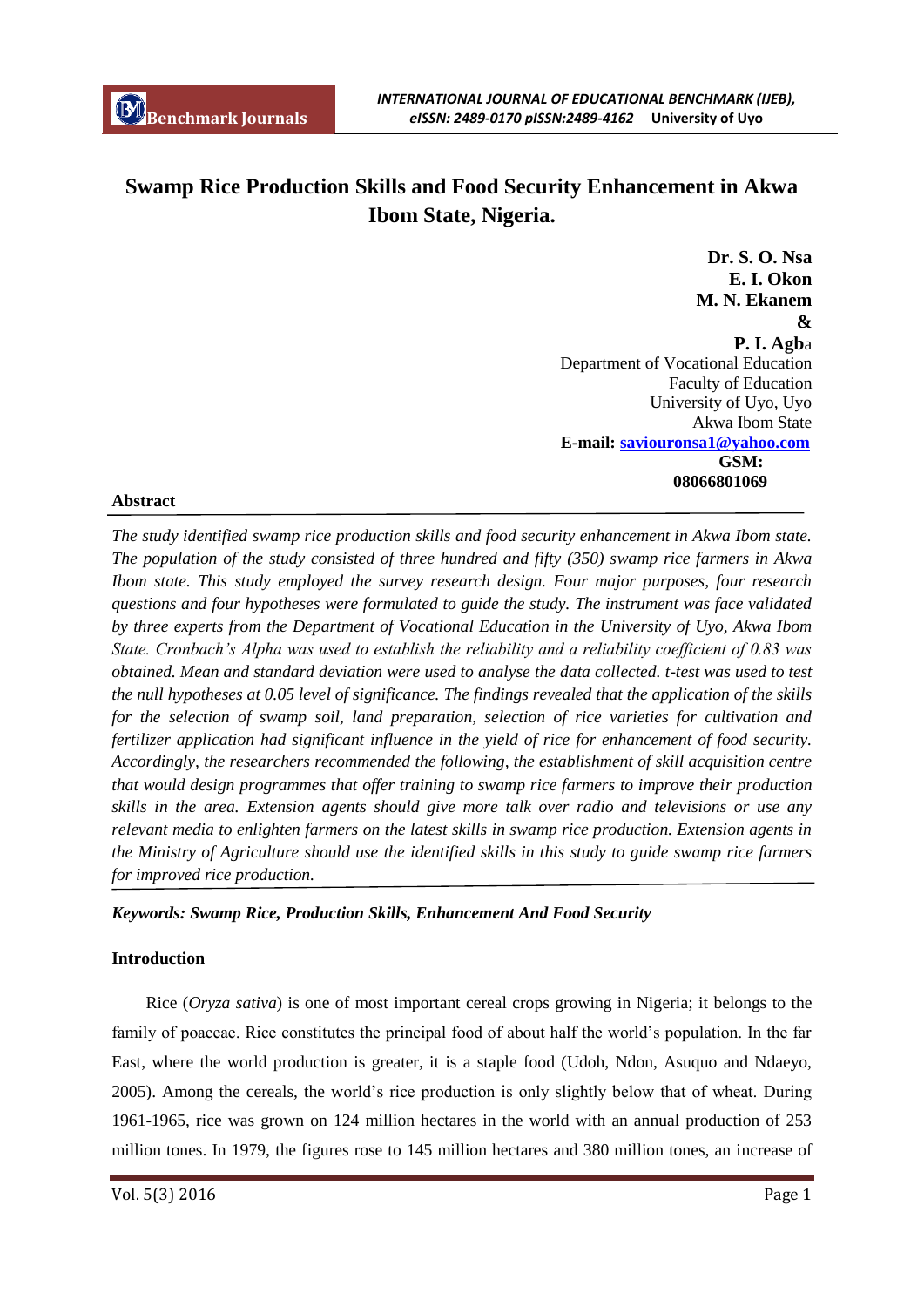16% in area cultivated and 50% in production, which was mainly due to the adoption of modern cultivars and improved cultural management practices (Diblo, 2008). Some of the important rice producing countries in tropical Africa includes Nigeria, Madagasca, C"ote d"voire, Sierra Leone, etc. The greatest production at world level comes however from China (Onyekwere, Maji and Eze, 2008). Apart from direct use as food to humans, rice can be processed for starch, beers, wines and spirits. The bran from the milling process is used as livestock feed and the oil from the bran is used for soap manufacturing and cooking of food hence it is rich in proteins, fats and vitamins. The rice straw is used for thatching, mats making, straw boards, rayon and linoleum.

Swamp rice has been noted as one produce in the agricultural sector that can relaunch Nigeria into the league of economically viable nations using the agricultural route (Nweke, Dustan and Lynam, 2002). The production of swamp rice is concentrated in the hands of the numerous small holder farmers located primarily in the south-south and south-east regions of Nigeria (Nweke et al; 2002). In Nigeria, swamp rice production has been characterized by dominant use of poor quality planting materials that are disease proned and local varieties with long maturation period and low yield. Effective performance in any given occupation requires acquisition of relevant skills and knowledge.

 Swamp rice which had been neglected by research workers in the past is now receiving attention of both national and international research centres (Udosen, 2002).The significance of swamp rice in tropical agriculture has been recognized in the area of its growth potentials, human and animal food, its enrichment and fortification, industrial uses and genetic improvement (Ojeagbase, 2005). For swamp rice production to improve, swamp rice farmers must adopt new technologies needed to reduce costs and improve productivity. Until farmers adopt new and improved practices, rice production will remain at the subsistence level and unable to contribute significantly to Nigeria"s economic development. While technical education facilitates the acquisition of practical and applied skill as well as basic technical and specific knowledge, crop production skills are important instrument for improving productivity (African Economic outlook, 2013).Therefore, private and public investment in research and development are required to develop swamp rice products for industrial uses, if well targeted, could offer good returns and prospects for the future of swamp rice in Nigeria and the world at large. To achieve this, swamp rice farmers must have inputs such as improved varieties, fertilizers, herbicides, and other agro-chemicals (Ndaeyo, Udo and Ekpe, 2001). Obanya (2003) defined skills as ability to do something well or versatility in knowledge. In the context of this study, skill is the ability of swamp rice farmers to put into practice those knowledge, skills, judgment ,ability and habits obtained for swamp rice production from cultural practices (that is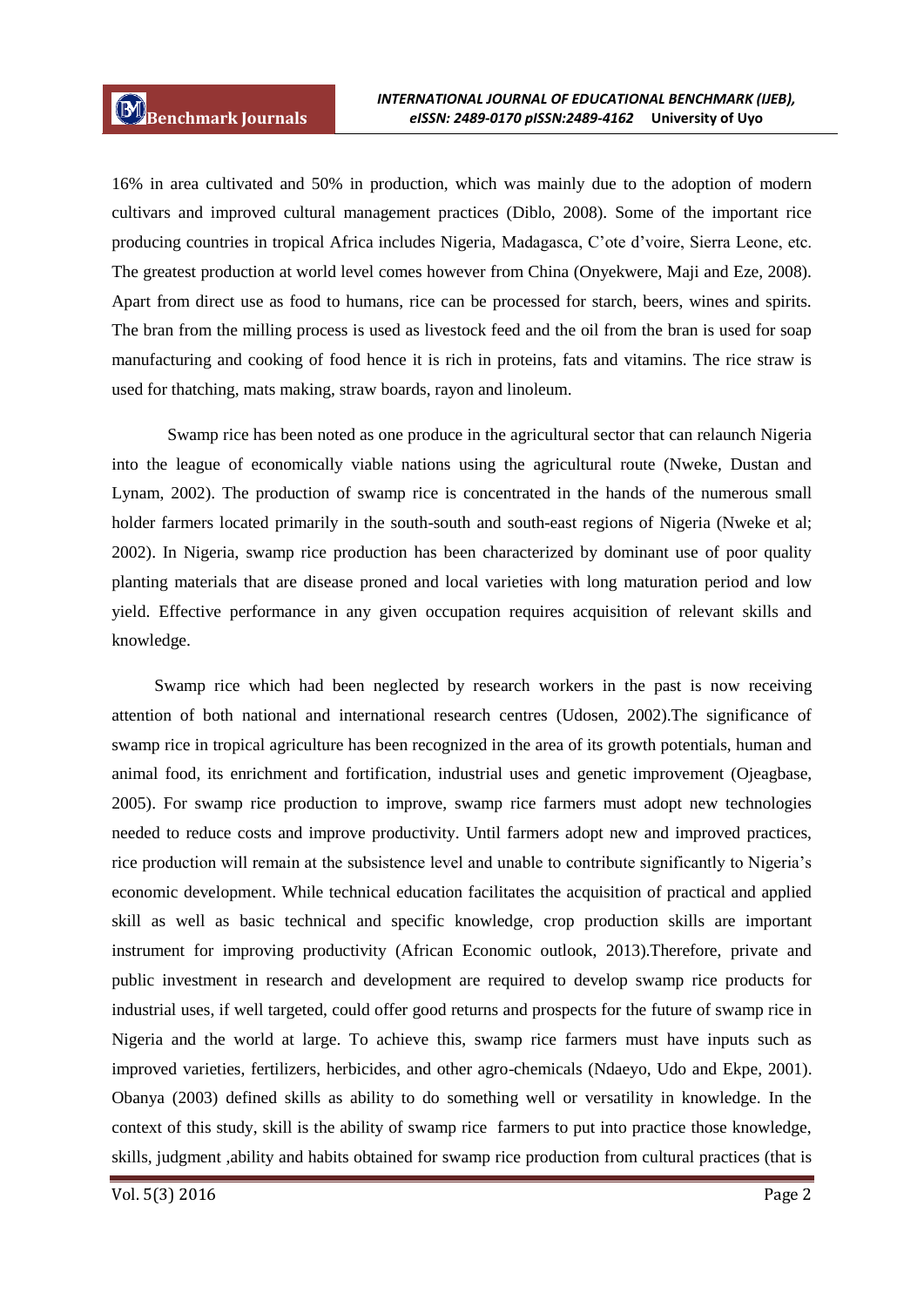pre-planting, planting and post planting and maintenance operations) into production of swamp rice. There is need to improve the quality and quantity of swamp rice and other related products being produced in Nigeria as well as the production equipment for the country to benefit from demand at the domestic and international level.

 Food security, in the view of Clinton (2008), occurs when all people in a state or country have enough to eat to be healthy and active, and do not have the fear that the situation will change in the future. Anderson (2009) defined food security as access to enough food by all people at all times for active healthy living. Food security exists when every person has physical and economic access at all times to healthy and nutritional food in sufficient quantity to cover the needs of their daily nutritional and food preferences in order to live a healthy and active life (world summit, 1996). Maillard (2008) posited that capacity building focuses on a series of actions directed at helping participants in the development process to increase their knowledge, skills and understandings and to develop the attitudes needed to bring about the desired developmental change and skills for swamp rice production.

Rice is grown on wide range of soils than any other major crop. Swamp rice is mainly restricted to the level or slightly undulating flood plains which are seasonally flooded and weakly aerated, slow permeability and capillary rise with high structure (David, 1999). David further stressed that the skill needed for selection of swamp soil for rice production by farmers is highly needed in order to get maximum yield. The farmers are expected to know the deep percolation component of rice water consumption and reliability to salting and development of water table in rice lands. This has been found to be completely independent of the actual soils on which rice is grown. On soil selection, the skill to determine the best texture, fertility and organic matter content is very expedient.

Plant growth and yield is limited by various combinations of nutrient disorder and soil stresses. Nweke et al (2002) positioned that, it is necessary for the farmers to posses the skills for land selection for swamp rice production. This is based on the general chemical and physical characteristics of the land. They went further to outline the skills needed for the selection of swamp soil for rice production to include; skill to identify the soil that cover much vegetation, dark in colour, ability to test soil by hand feeling, determine the length of time that water stands in the swamp soil and to test for the acidity or alkalinity of the soil. Accordingly, Udoh et al (2005) observed that in choosing fertile land with good water retention capacity, it must contain clay fractions and also that experts should be consulted for soil survey and proper analysis of the soil before cultivation of rice as these skills will boost rice productivity.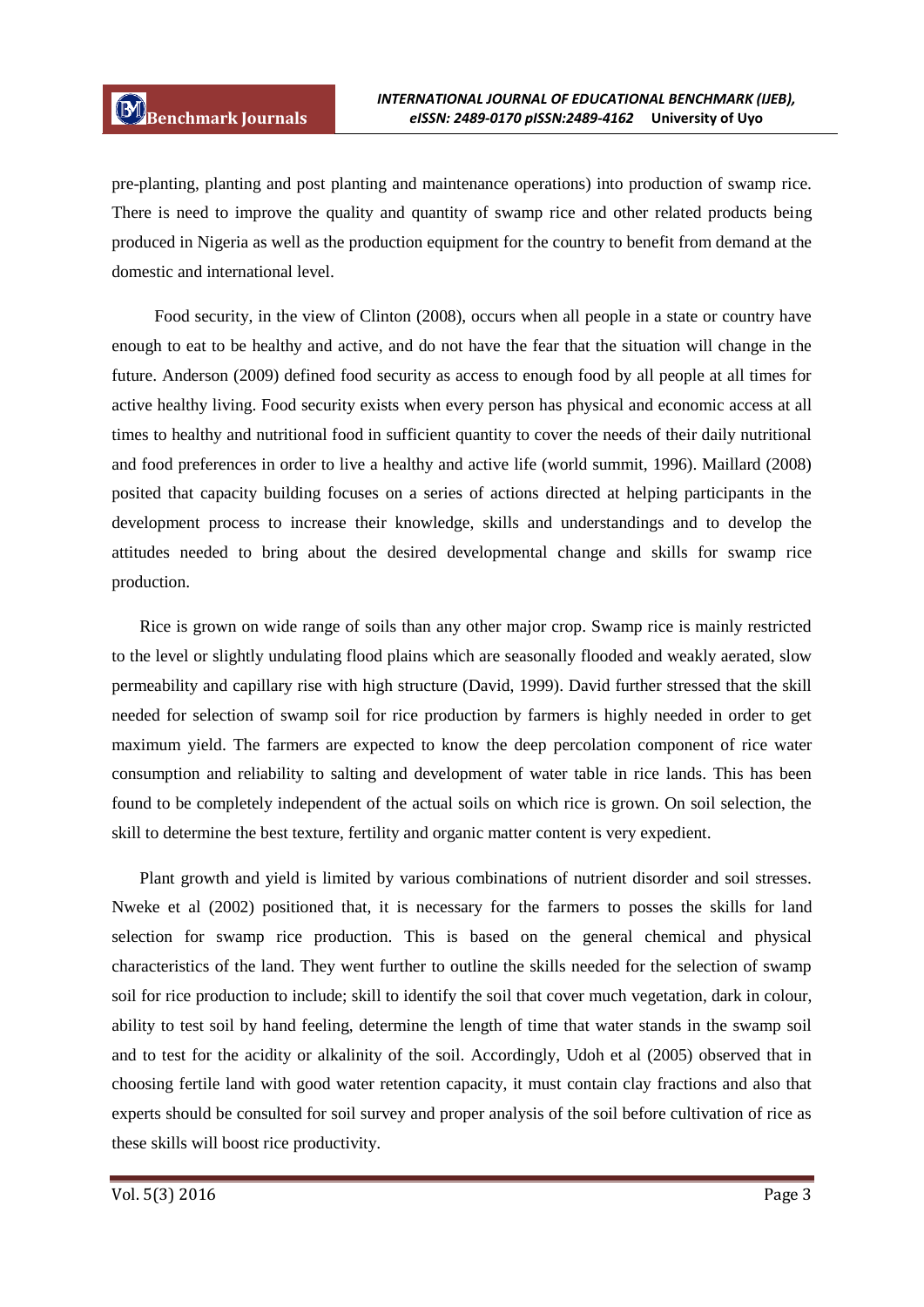To increase the production capacity of swamp rice, farmers must have improved varieties of rice. Maillard (2008) posited that capacity building focuses on a series of actions directed at helping farmers to develop skills need for selection of improved varieties of rice. Maillard went further to say that farmers should use good quality seeds with no insect damage, no contamination, and high percentage of viability and to avoid seeds of mixed varieties. Farmers are to used filled grains of good quality for sowing, add water to seeds and discard all empty grains that float in water and use the technique of nursery establishment to know the seed that are dormant. The improved varieties can be gotten from State Agricultural Development Programme Centres, Seed Company and other rice farmers.

According to Onyekwere et al (2008) swamp land preparation is necessary for rice production to minimize competition with weeds. Land is prepared after the establishment of the nursery. Ploughing may be done mechanically with tractor drawn implements. In areas with lots of perennial weeds, disc plough the soil immediately after harvest in November/December to expose the rhizomes (roots) to the sun. Onyekwere et-al also explained that soil preparation for swamp rice production requires that farmers have the ability to determine Marsh season for swamp soil clearing, the type of tillage based on topography, incorporation of organic matter during land preparation and erosion control.

Fertilizer application should be done directly after the cultivation of the field at the planting time or along with the irrigation water by broadcasting at the booting stage. Udoh et al (2005) reiterated that rice responds well to Nitrogen and phosphorus fertilizers, especially when soil is not rich in organic matter. To supply nitrogen, use urea on very acidic soils and ammonium sulphate elsewhere. Apply single or mixed fertilizers at 50-150 kg N/ha and 30-50kg  $P_2O_5/ha$ . The precise rate should be determined through soil testing. Apply fertilizer before flooding or after draining field temporarily to enable minimum uptake of nutrients and reduce the denitrification of nitrogen. A second dose of nitrogen may be given just before heading.

#### **Statement of the Problem**

Despite the favourable environmental conditions and the role played by the government in agriculture through extension services in facilitating rice production in Akwa Ibom state, it is still faced with poor yield and a few farmers doing it at subsistence level while some produced quantities a little more than their household can consume. This may be as a result of lack of needed skill in swamp soil selection, lack of right varieties of rice and lack of appropriate skill in soil fertility management through fertilizer application.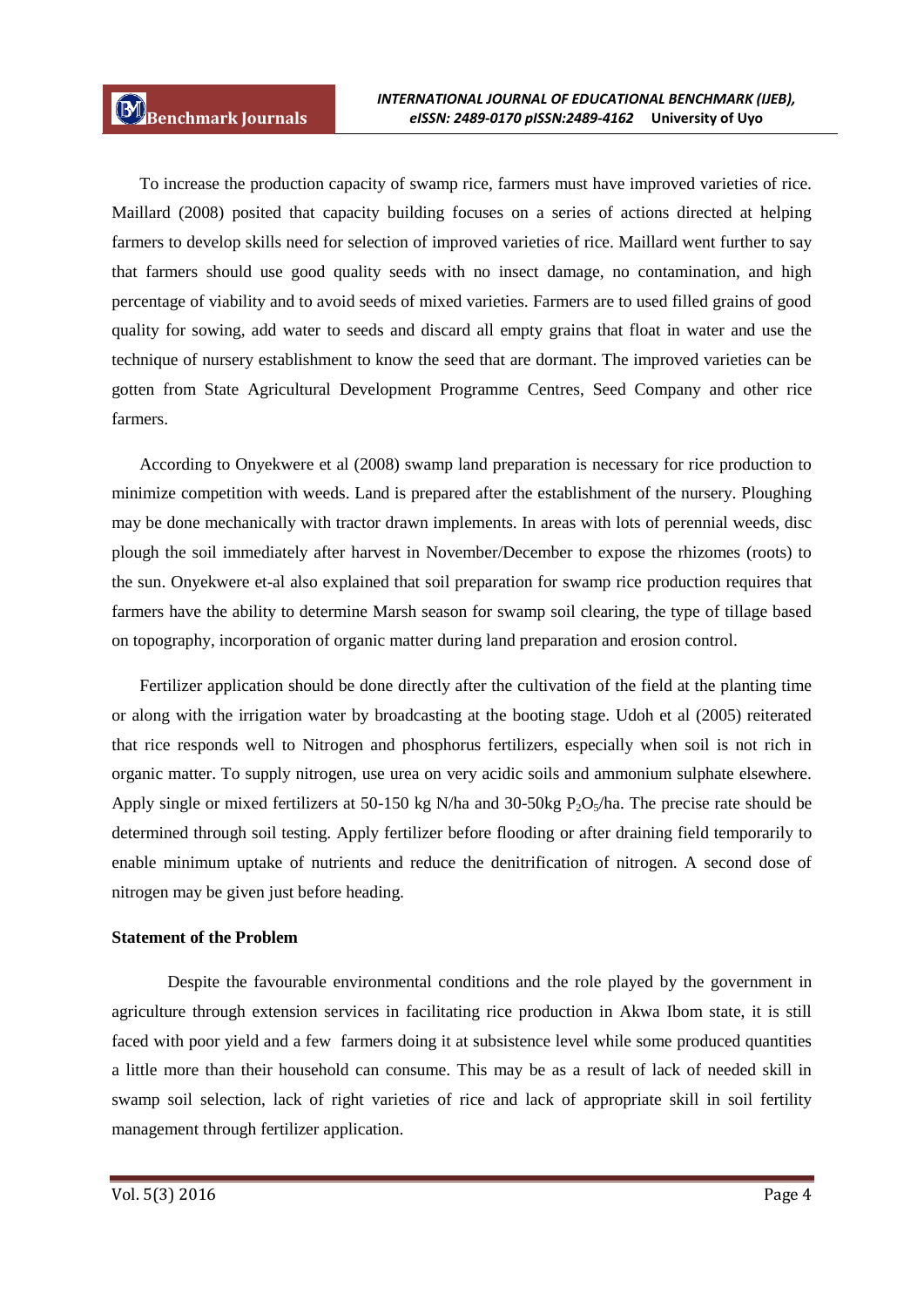## **Objectives of the Study**

This study therefore focused on the swamp rice production skills and food security in Akwa Ibom State. Specifically the study sought to:

- (1) determine the skills needed for selection of swamp soil for swamp rice production to enhance food security in Akwa Ibom State.
- (2) determine the skills needed for swamp land preparation for swamp rice production in Akwa Ibom State.
- (3) determine the skills needed for selection of improved swamp rice varieties for cultivation to enhance food security in Akwa Ibom State.
- (4) determine the skills needed in fertilizer application for swamp rice production in Akwa Ibom State.

#### **Research Questions**

The study was guided by four research questions;

- 1. What are the skills needed for selection of soils for swamp rice production to enhance food security in Akwa Ibom State?
- 2. What are the skills needed for swamp land preparation for swamp rice production in Akwa Ibom State?
- 3. What are the skills needed for selection of improved varieties of swamp rice for production in Akwa Ibom State?
- 4. What are the skills needed in fertilizer application in swamp rice production in Akwa Ibom State?

#### **Null Hypotheses**

The following null hypotheses were tested at 0.5 alpha level.

- 1. There is no significant difference in the responses of farmers (male and female) on selection skills need for swamp rice production to enhance yield for food security.
- 2. There is no significant difference in the responses of farmers (male and female) on land preparation skills need for swamp rice production to enhance yield for food security.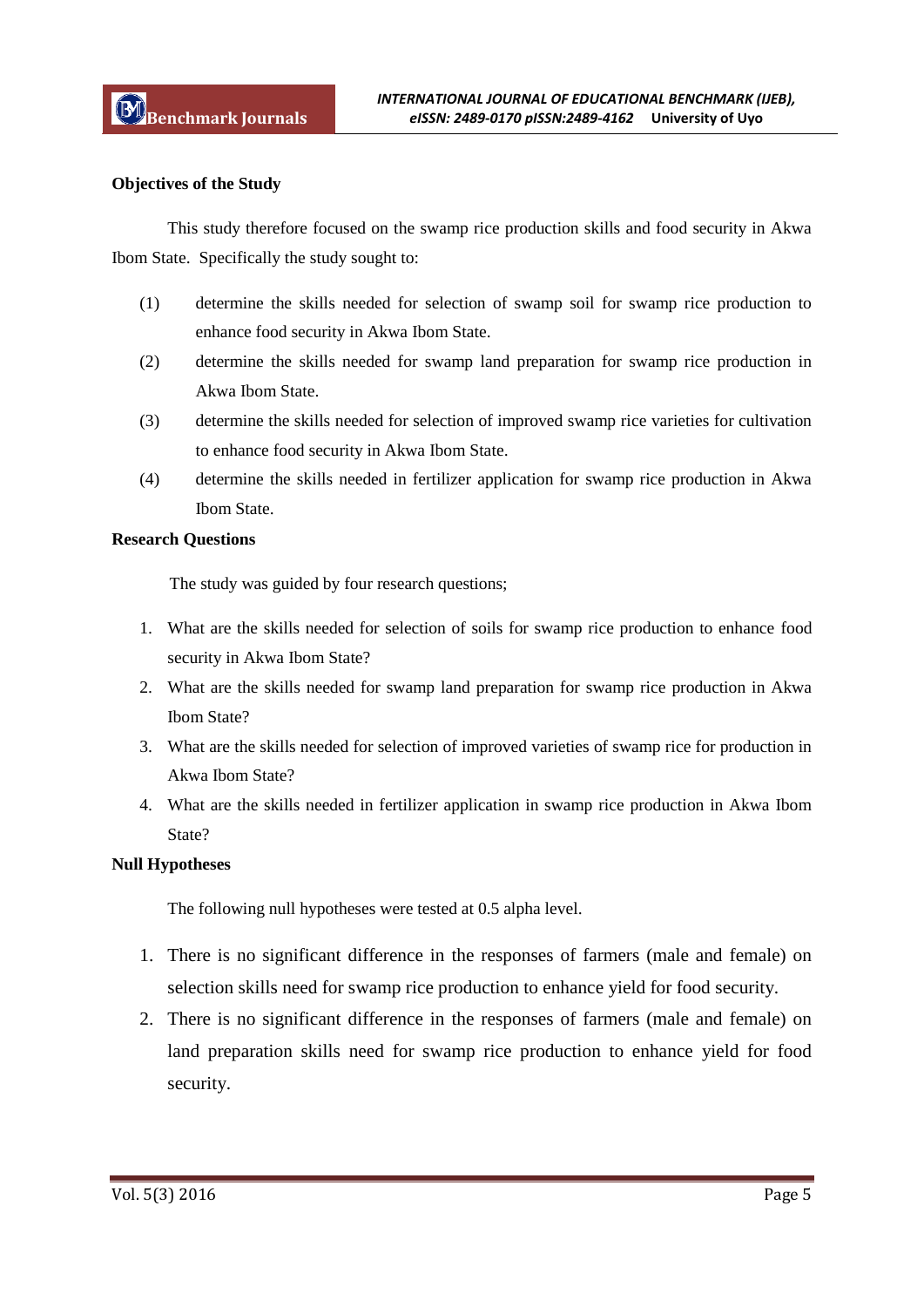- 3. There is no significant difference in the responses of farmers (male and female) on rice varieties selection skills need for swamp rice production to enhance yield for food security.
- 4. There is no significant difference in the responses of farmers (male and female) on the fertilizers application skills need for swamp rice production to enhance yield for food security.

## **Methodology**

 This study employed the survey research design as an investigation in which only part of the population was studied and the selection was made so that the sample represents the whole population. The study was conducted in North-West Senatorial District of Akwa Ibom State. North-West Senatorial District comprises of Ibiono-Ibom, Ini and Ikono Local Governmet Areas. The climatic environment of these is basically humid with slight variation from the coastal zones in the South to the North. The area has a good proportion of swampy land suitable for the cultivation of swamp rice. The population of the study included all the swamp rice farmers in North-West Senatorial District which was three hundred and fifty two (352) farmers.

The purposive sampling technique was used to select three swamp rice producing local government areas where swamp rice are produced predominantly. The selected local government areas are Ibiono-Ibom, Ini, and Ikono. A total of one hundred and seventy nine (179) farmers made up the sample size (48 from Ibiono-Ibom, 59 from Ini and 72 from Ikono) from the three (3) swamp rice major producing local government areas of Akwa Ibom State. This sample size is made up of 96 male and 83 female rice farmers.

A 24 item research made instrument titled "Swamp Rice Production Skill Needs and Food Security Questionnaire (SRPSNFSQ)", was used to collect data from the farmers. The researchers collected data from swamp rice farmers to ascertain the swamp rice production skills needed by them. A five point rating scale of very highly needed (VHN), highly needed (HN), moderately needed (MN), lowly needed (LN), and very lowly needed (VLN) with numerical values of 5, 4, 3, 2, and 1 respectively. The instrument was face validated by three experts from Vocational education department and tested for reliability using split-halves method and Cronbach"s Alpha statistics and reliability coefficient of 0.83 was obtained.

The researchers visited and administered the instrument through three research assistants trained for that purpose. All the instruments administered were completed, retrieved and used for data analysis.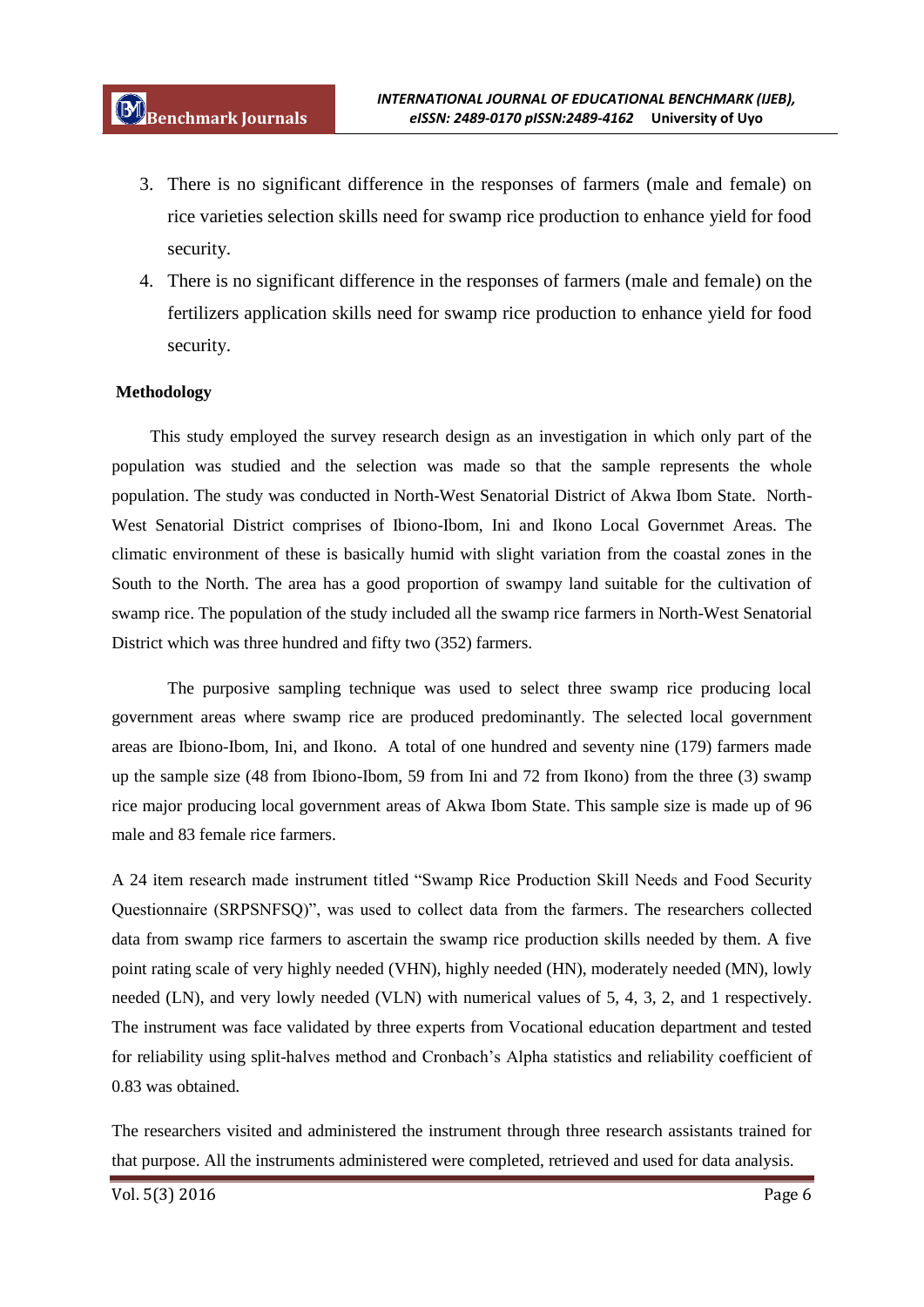## **Method of data analysis**

Mean and standard deviation were used to answer research questions while t-test was used to test the null hypotheses at 0.05 level of significance. Based on the five point Likert scale, any item above 3.00 point based on the real limit is regarded as needed while any item with mean less than 3.00 is regarded as not needed.

| Table 1: Mean Responses of the Respondents on the Skills for Selection of Soil for Swamp Rice |  |  |  |  |  |  |  |
|-----------------------------------------------------------------------------------------------|--|--|--|--|--|--|--|
| Production.                                                                                   |  |  |  |  |  |  |  |

| S/N          | <b>Swampy Soil Selection Skills</b>                                               | $\mathbf{X}$ | <b>SD</b> | <b>Remarks</b> |
|--------------|-----------------------------------------------------------------------------------|--------------|-----------|----------------|
| $\mathbf{1}$ | Ability to identify vegetative cover that suits rice<br>production in the swamp   | 4.53         | 0.67      | Needed         |
| 2            | Ability to select thick but dark colour soil in the<br>swamp                      | 4.68         | 0.58      | Needed         |
| 3.           | Ability to do a soil field test by hand feeling                                   | 4.51         | 0.87      | <b>Needed</b>  |
| 4.           | Ability to determine the length of time that water<br>can stand in the swamp soil | 4.41         | 0.73      | Needed         |
| 5.           | Ability to select swamp soil based on gradient                                    | 4.42         | 0.73      | Needed         |
| 6.           | Ability to test the acidity or alkalinity of swamp<br>soil for rice production    | 4.37         | 0.89      | Needed         |

The data presented in Table 1 shows that the respondents needed the skills in all the items as the basic skill for soil selection for swamp rice production based on the mean which range from 4.37 to 4.68. The standard deviation values ranging from 0.58 to 0.89 show that the respondents are not far from each other on their responses.

**Table 2:** Mean Responses of the Respondents on the Skills Needed for Swamp Soil Preparation for Swamp Rice production. (N=179)

| S/N | Skills needed for swamp soil preparation                                |      | SD   | <b>Remarks</b> |
|-----|-------------------------------------------------------------------------|------|------|----------------|
| 1.  | Ability to determine the season for swamp soil clearing                 | 4.27 | 0.70 | Needed         |
| 2.  | Ability to determine type of soil clearing needed by the soil type 4.05 |      | 0.84 | Needed         |
| 3.  | Skills to determine type of tillage based on topography                 | 4.36 | 0.79 | Needed         |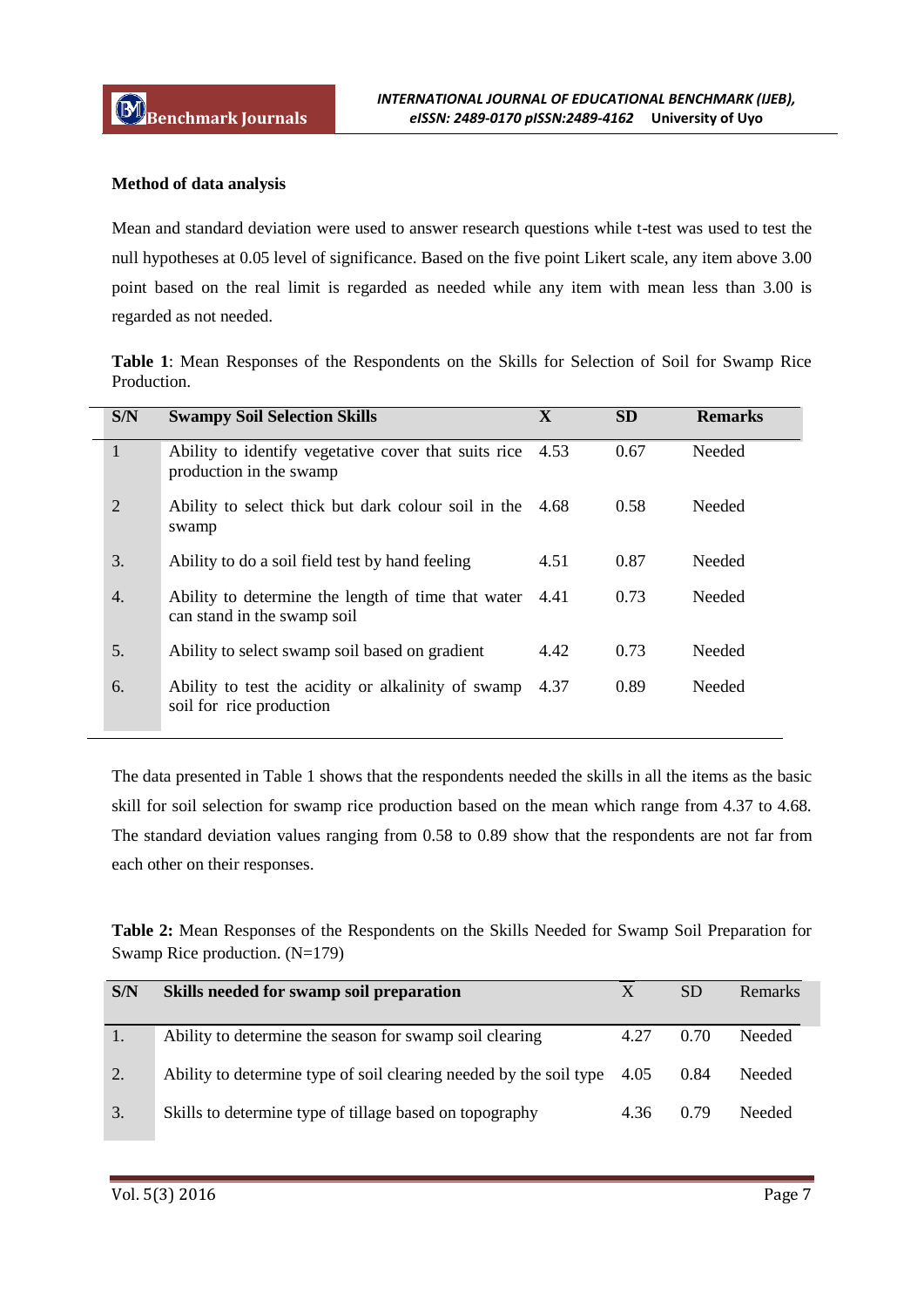| 4. | Skills to incorporate organic matter during land preparation                  | 4.14 | 0.89 | Needed |
|----|-------------------------------------------------------------------------------|------|------|--------|
| 5. | Skills to check soil erosion during soil preparation                          | 4.27 | 0.67 | Needed |
| 6  | Skills to apply post emergence herbicides to kill weed before 4.61<br>sowing. |      | 0.88 | Needed |

The analysis in Table 2 shows that all the items had mean scores above 3.00 which are above the criterion level indicating that all the six items were needed skills for swamp rice production

**Table 3:** Mean Responses of the Respondents on the Skills needed for Selection of Improved Varieties of Swamp Rice N=179

| S/N              | <b>Varieties selection skills</b>                                                   | X    | SD   | <b>Remarks</b> |
|------------------|-------------------------------------------------------------------------------------|------|------|----------------|
| 1.               | Ability to select high yielding varieties                                           | 4.55 | 0.51 | Needed         |
| 2.               | Ability to select disease-free varieties                                            | 3.93 | 0.81 | Needed         |
| 3.               | Ability to select early maturing varieties                                          | 4.36 | 0.89 | Needed         |
| $\overline{4}$ . | to select varieties that<br>adapt to<br>soil<br>Ability<br>environmental conditions | 4.46 | 0.67 | Needed         |
| 5.               | Ability to select varieties that are resistant to diseases<br>and pests             | 4.28 | 0.87 | Needed         |
| 6.               | Ability to select varieties based on pH of soils                                    | 3.85 | 0.89 | Needed         |

Data presented in Table 3 shows that the respondents needed all the items as the basic pre-requisite skills for selection of improved varieties of swamp rice. Based on the mean and standard deviation it shows that the respondents are close to each other on their responses with values ranging from 0.50 to 0.72.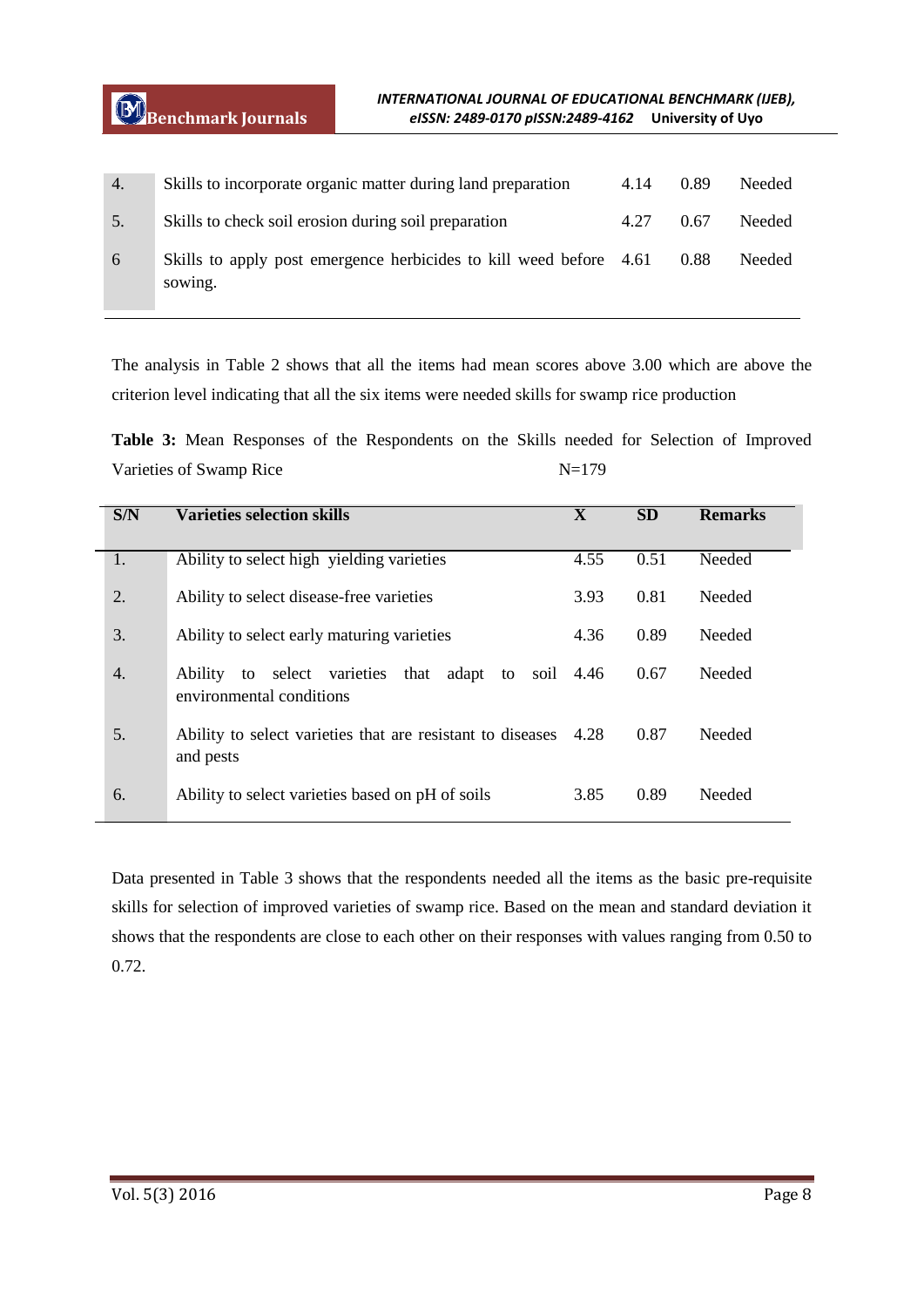**Table 4: Mean Responses of the Respondents on the Skills needed for Fertilizer Application in Swamp Rice Production.** (N=179)

| S/N              | <b>Fertilization skills needs</b>                                                               | $\mathbf{X}$ | <b>SD</b> | <b>Remarks</b> |
|------------------|-------------------------------------------------------------------------------------------------|--------------|-----------|----------------|
| $\overline{1}$ . | Skills to apply fertilizer before flooding                                                      | 3.85         | 0.89      | Needed         |
| 2.               | Ability to apply fertilizer after draining field to enable 4.05<br>maximum uptake of nutrients. |              | 0.81      | Needed         |
| 3.               | Ability to determine the type of fertilizer to apply                                            | 4.61         | 0.88      | Needed         |
| 4.               | Ability to determine when to apply the second dose of 4.73<br>fertilizers                       |              | 0.56      | Needed         |
| 5.               | Ability to determine the quantity of fertilizer to apply per unit 4.59<br>area                  |              | 0.50      | Needed         |
| 6.               | Ability to determine the best method in the application of 4.77<br>fertilizers                  |              | 0.76      | Needed         |

The data in Table 4 revealed that the six  $(6)$  skills items had their X (mean) ranging from 3.85 to 4.77 and were above the cut-off point of 3.00. This indicates that all the swamp rice farmers needed skills in fertilizer application.

# **Test of Hypotheses**

**Null Hypothesis 1:** There is no significant difference in the responses of farmers (male and female) on selection skills need for swamp rice production to enhance yield for food security.

**Table 5***: t-test analysis of responses on the skills needed for selection of swamp soil for rice production and the influence on the yield.*

| <b>Variables</b>                             |    |     | <b>SD</b> | df  | t-cal | t-critical |
|----------------------------------------------|----|-----|-----------|-----|-------|------------|
| Male                                         | 96 | 127 | 2.12      |     |       |            |
|                                              |    |     |           | 177 | 3.15  | 1.97       |
| Female                                       | 83 |     | 2.35      |     |       |            |
| $(170)$ $C:$ $C:$ $(17)$ $D:$ $D:$ $D:$ $D:$ |    |     |           |     |       |            |

 $(n=179)$ . Significant at P $>0.05$ 

The hypothesis tested in Table 5 indicates that the t-calculated value of 3.15 is greater than the tcritical value of 1.97 at 0.05 significance. The null hypothesis which state that skills needed for the selection of swamp soil for rice production does not significantly influence rice yield was rejected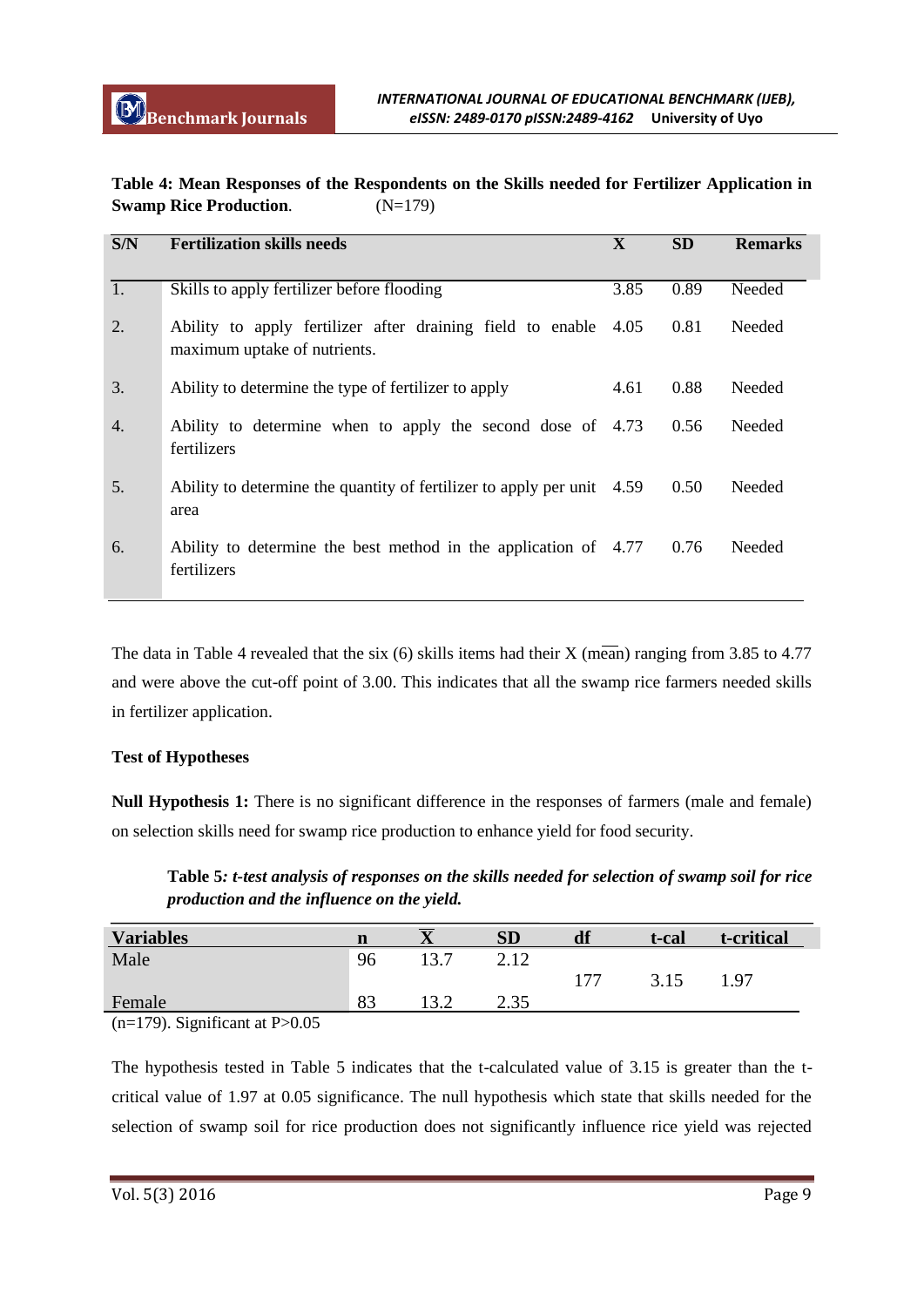while the alternate was retained. This implies that the skills needed for the selection of swamp soil for rice production are needed as they have significant influence on the yield of rice in Akwa Ibom state.

# **Null Hypothesis 2**

There is no significant difference in the responses of farmers (male and female) on land preparation skills need for swamp rice production to enhance yield for food security.

**Table 6***: t-test analysis of responses on land preparation skills need for swamp rice production to enhance the yield of rice for food security*

| <b>Variables</b> | $\mathbf n$ | $\mathbf X$ | <b>SD</b> | df  | t-cal      | t-critical |
|------------------|-------------|-------------|-----------|-----|------------|------------|
| Male             | 96          | 13.02       | 2.33      |     |            |            |
|                  |             |             |           | 177 | 27.64 1.97 |            |
| Female           | 83          | 12.64       | 2.44      |     |            |            |

 $(n=179)$ . Significant at P $>0.05$ 

The result in Table 6 revealed that skills needed for swamp soil preparation for rice production is important as indicated by t-calculated value of 22.64 higher than t-critical value of 1.97 at significance level of 0.05 and 177 degree of freedom. The result reveals that the skills needed for swamp soil preparation enhances the yield of rice for food security. The null hypothesis was rejected and the alternate retained.

# **Null Hypothesis 3**

There is no significant difference in the responses of farmers (male and female) on rice varieties selection skills need for swamp rice production to enhance yield for food security.

**Table 7**: *t-test analysis of responses on the selection skill need of swamp rice varieties for cultivation to enhance the yield of rice for food security*

| <b>Variables</b> | $\mathbf n$ | $\overline{\mathbf{X}}$ | <b>SD</b> | df  | t-cal | t-critical |
|------------------|-------------|-------------------------|-----------|-----|-------|------------|
| Male             | 96          | 12.84                   | 2.21      |     |       |            |
|                  |             |                         |           | 177 | 12.50 | 1.97       |
| Female           | 83          | 12.59                   | 2.43      |     |       |            |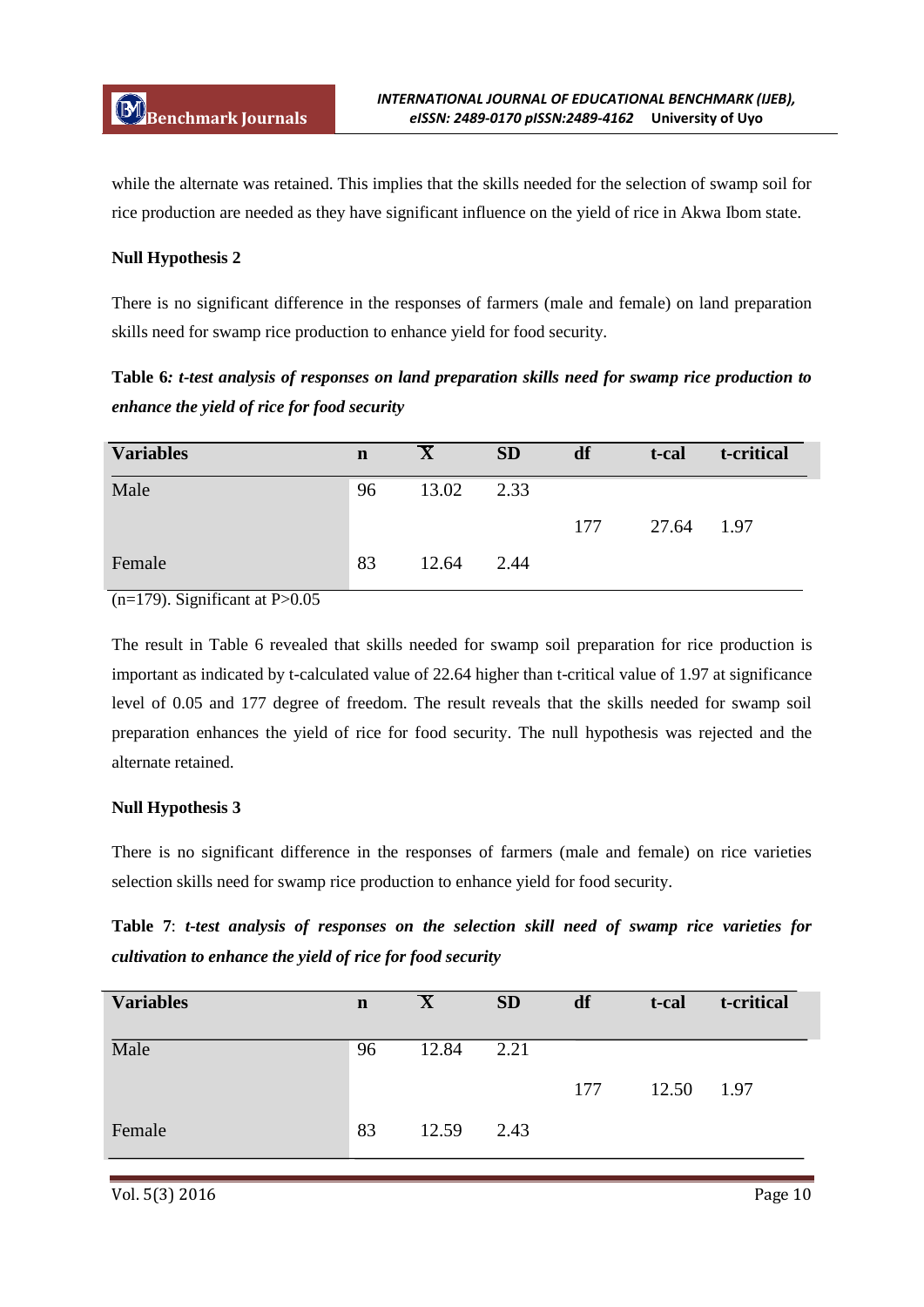$(n=179)$ . Significant at P $>0.05$ 

The null hypothesis in Table 7 shows that the selection of swamp rice varieties for cultivation does not significantly enhances yield of rice for food security. Therefore the null hypothesis was rejected while the alternative was retained since the t-critical value of 1.97 was less than t-calculated value at 12.50 given 0.05 significance level.

## **Null hypothesis 4**

There is no significant difference in the responses of farmers (male and female) on the fertilizers application skills need for swamp rice production to enhance yield for food security.

Table 8: *t-test analysis of responses on the skills need in fertilizers application for swamp rice production and the influence on the yield of rice*.

| <b>Variables</b>                                               |    |       | ${\bf SD}$ | df  | t-cal | t-critical |
|----------------------------------------------------------------|----|-------|------------|-----|-------|------------|
| Male                                                           | 96 | '2.84 | 2.21       |     |       |            |
|                                                                |    |       |            | 177 | 12.55 | 1.97       |
| Female                                                         | 83 | 12.59 | 2.43       |     |       |            |
| $\sqrt{20}$ $\frac{170}{20}$ $\frac{170}{20}$ $\frac{170}{20}$ |    |       |            |     |       |            |

 $(n=179)$ . Significant at P $>0.05$ 

 Table 8 revealed that the t-calculated value of 1.97 at 0.05 level of significance was less than tcalculated value of 12.55 the skills in fertilizer application for swamp rice production significantly influences the yield of rice and the null hypothesis was rejected while the alternative was retained. This implies that fertilizer application for swamp rice production has great influence on the yield of rice to enhance food security.

# **Findings of the study:**

1. The skills in swamp rice production is highly needed by the farmers (site selection, land preparation, varieties selection and fertilizer application)

2. There is no significance difference in the responses of male and female farmers on the skills need for swamp soil selection, land preparation, rice varieties selection and fertilizers application

# **Discussion of findings**

 The findings of the study on Table 5 revealed that the skills for the selection of swamp soil for rice production has great influence on the yield of rice. The finding is in consonance with the view of Nweke et-al (2002) who stated that farmers need to posses some skills for selection of swamp soil for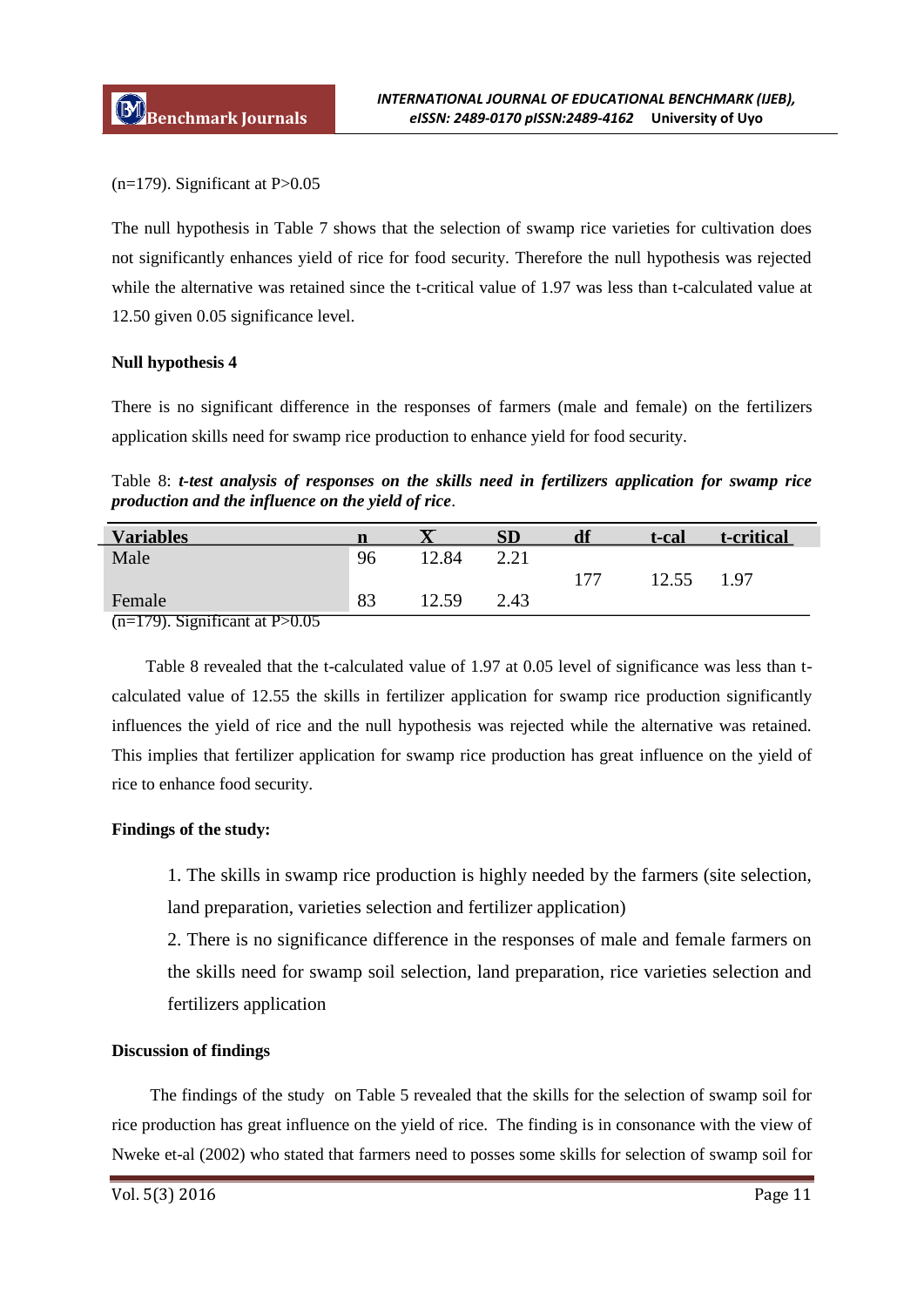rice production. They outlined the skills to include, the identification of swampy soil that are covered with much vegetation, dark in colour, skill to test soil by hand feeling and the length of time water stands in the swamp soil. The finding also in agreement with Udoh et-al (2005) who explained that the skill in selection fertile soil with good water retention capacity which contain clay, loamy and organic matter must be acquired to achieve high yield of rice.

The findings on Table 6 on the land preparation skills for swamp rice production to enhance the yield of rice for food security is in support of the work by Onyekwere et al (2008) who posited that swamp land preparation is necessary for rice production to minimize competition with weeds. Land is prepared after the establishment of the nursery. They further highlighted the skills for soil preparation to includes, the ability to determine marshy season for swamp soil clearing, the type of tillage on various topography, incorporation of organic matter during land preparation and erosion control.

The findings on Table 7 revealed that various skills are required by farmers in the selection of improved varieties for swamp rice cultivation to enhance the yield of rice. The result is in agreement with Maillard (2008) who outlined the skills involved in the selection of rice varieties to include the selection of good quality seeds with no insect damage, avoidance of seeds of mixed varieties and use filled grains of good quality for sowing.

The findings on Table 8 revealed that the skills for fertilizer application for swamp rice production have influence on the yield and is in consonance with Udoh et al (2005) who reiterated that fertilizers should be applied directly after the cultivation of the field at the planting time or along with the irrigation water by broadcasting at the booting stage and before flooding or after draining field temporarily to enable maximum uptake of nutrients.

# **Conclusion**

 Rice is one of the most important cereal crops growing in Nigeria. It constitutes the principal food of about half the world"s population and become staple food where production is great. There is need to improve the quality and quantity of rice production to ensure food security in the nation. This can be achieved through acquisition of skills by farmers of which some have been identified but rice farmers are still lacking in some areas to improve in the production efficiency of rice. The need for relevant government agencies to use the result of this study to channel training programmes for rice farmers is hereby emphasized.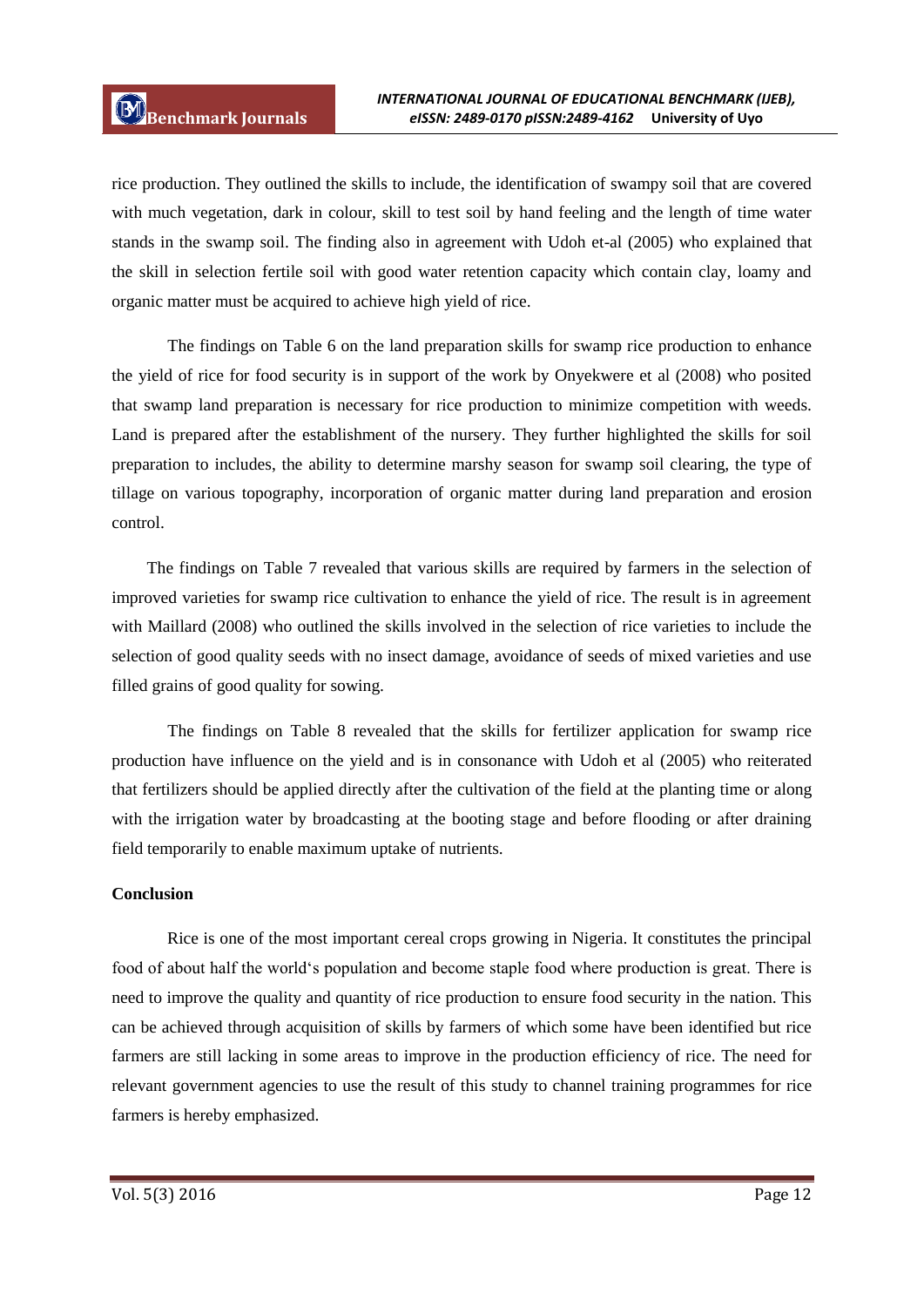## **Implication of the study**

 The objectives of this study sought to determine the skills required by swamp rice farmers in Akwa Ibom state. These skills as earlier identified could be acquired through various mode of training of swamp rice farmer in the study area. Capacity building of farmers on the skills would increase the level of production of swamp rice in Akwa Ibom state in both quantity and quality, therefore achieving food security in the state could be realizable.

## **Recommendations**

- 1. Rice production skill acquisition centre that would design programmes that offer training to rice farmers to improve their production should be established by Akwa Ibom state government through the Ministry of Agriculture and Natural Resources.
- 2. Extension agents can give more discussion over radio and televisions to enlighten farmers on the latest skills in swamp rice production
- 3. The identified skills for swamp rice production should be packaged and used to retrain farmers on rice production.
- 4. Extension agents in the Ministry of Agriculture should use identified skills in this study to guide rice farmers for improved swamp rice yield.
- 5. Extension workers should be given enough incentives and audio visual equipment to teach all the identified skills in actual practice.
- 6. Most of the swamp rice farmers living in the areas discussed speak mostly in the native language, therefore government, through the Ministry of Agriculture should help translate and incorporate the identified skills for better understanding and utilization of the skills.

#### **References**

- Anderson, J. R. (2009). Food security references. *Retrieved on 11th May, 2016 from http://www. aic.ecdavis.edu/../references.pdf.*
- Clinton, B. (2008). Food security defined*. Retrieved on 11th May, 2016 from http://www. clintonfoundation.org/main/our....*
- David, C. (1999). *Rice in deep water by IRRI*. London: Macmillian Ltd.
- Diblo, E. O.(2008). *'*"Requisite skills required by teachers of agriculture for improving the teaching of yam to secondary schoo*ls''. Unpublished Master's Thesis, Department of Vocational Teacher Education. University of Nigeria Nsukka.*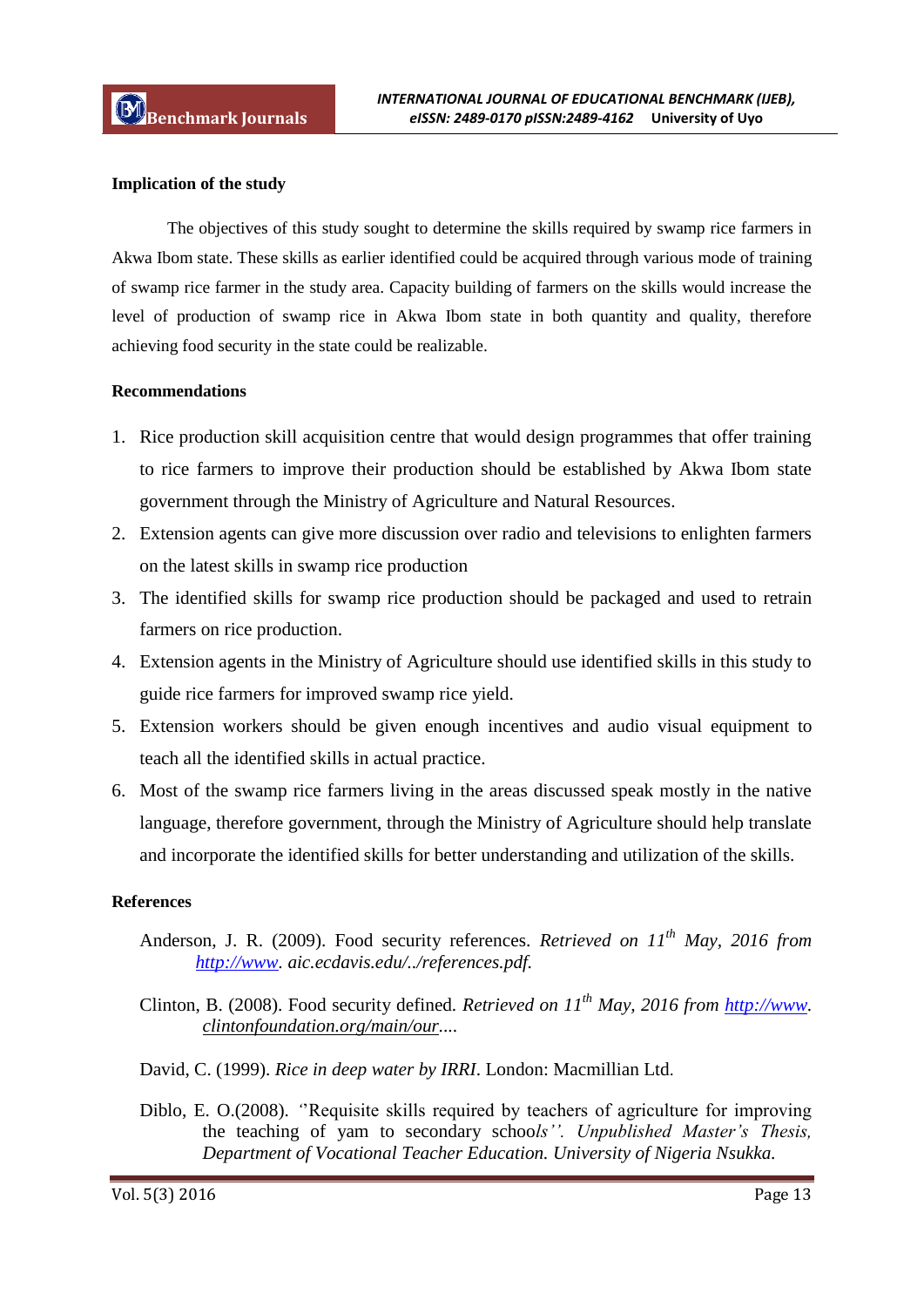Eboh, E. (2009). *Research methods.* Onitsha: Macmillian Publishers.

Ebong, U.U. (2006). *Introduction to crop science*. Sunny Graphics, Ikot Ekpene.

- Ega, L. A. and Almusstapha, D. (1996). Household Food and Nutrition Security among IFAD project beneficiaries: challenges, constraints and opportunities. In: L.A. Ega, Incorporating Nutrition condition into IFAD Agricultural programmes. *Proceeding of the 10th internal conference STRC, Japan 489-502.*
- Egwuatu, C. (2013).Boosting Nigeria"s economy through rice production. *Retrieved on 25th May, 2016 from http://www.nigerianorientnews.com/%3FP%D2858.*
- Ekeleme, F., Kamara, A. Y., Omoigui, L. O., Tegbaru, A. Mshelia, J. & Onyibe, J. E. (2008). *Guide to rice production in Borno State, Nigeria*. IITA, Ibadan, Nigeria. 20 pp
- Howland, J. L. (2013). *Introduction to rice production as cereal crop*. Home Wood Illinois. The Dorsey press.
- Idachaba, F. S. (2004). Food Security in Nigeria: challenges under democratic dispensation. *Lecture delivered at armti (9th lecture series) 25th March, 2004.*
- Ikeoji, C. N. & Iwelunmor, R. N. (2014). Technical and vocational skills needed by cassava farmers for food security in Ukwuani L.G.A of Delta State. *Nigeria vocational journal (NVAJ) 19 (2): 96-104.*
- Maillard, J.(2008). *Rice production in swamp soil*, Calabar: Genmeva Ltd.
- Nweke, F. I., Dustan, S. C. S. & Lynam, J. K. (2002). *The rice transformation African's best kept secret.* Machigan: State University press.
- Obanya, P. (2003).*Contemporary word concerns the African school curriculum*. 16<sup>th</sup> Annual Conference of CON, University of Port-Harcourt.
- Ojeagbase, S. O. (2005). *Swamp rice turns to pure gold* .Success Digest, May 2005.Pp.8- 10.
- Onyekwere, I. N., Maji, E. A & Eze, P. C. (2008). Characteristics and Management of Fadama Soils of Barikin sale, Niger State Nigeria: Grown to Rice. *Paper presented at the first international conference on science and development Accra, Ghana*.
- Udoh, D. A, Ndon, B. A., Asuquo, P. E., & Ndaeyo, N. U. (2005). *Crop production techniques for the tropics*. Lagos: Concept Publication Ltd.